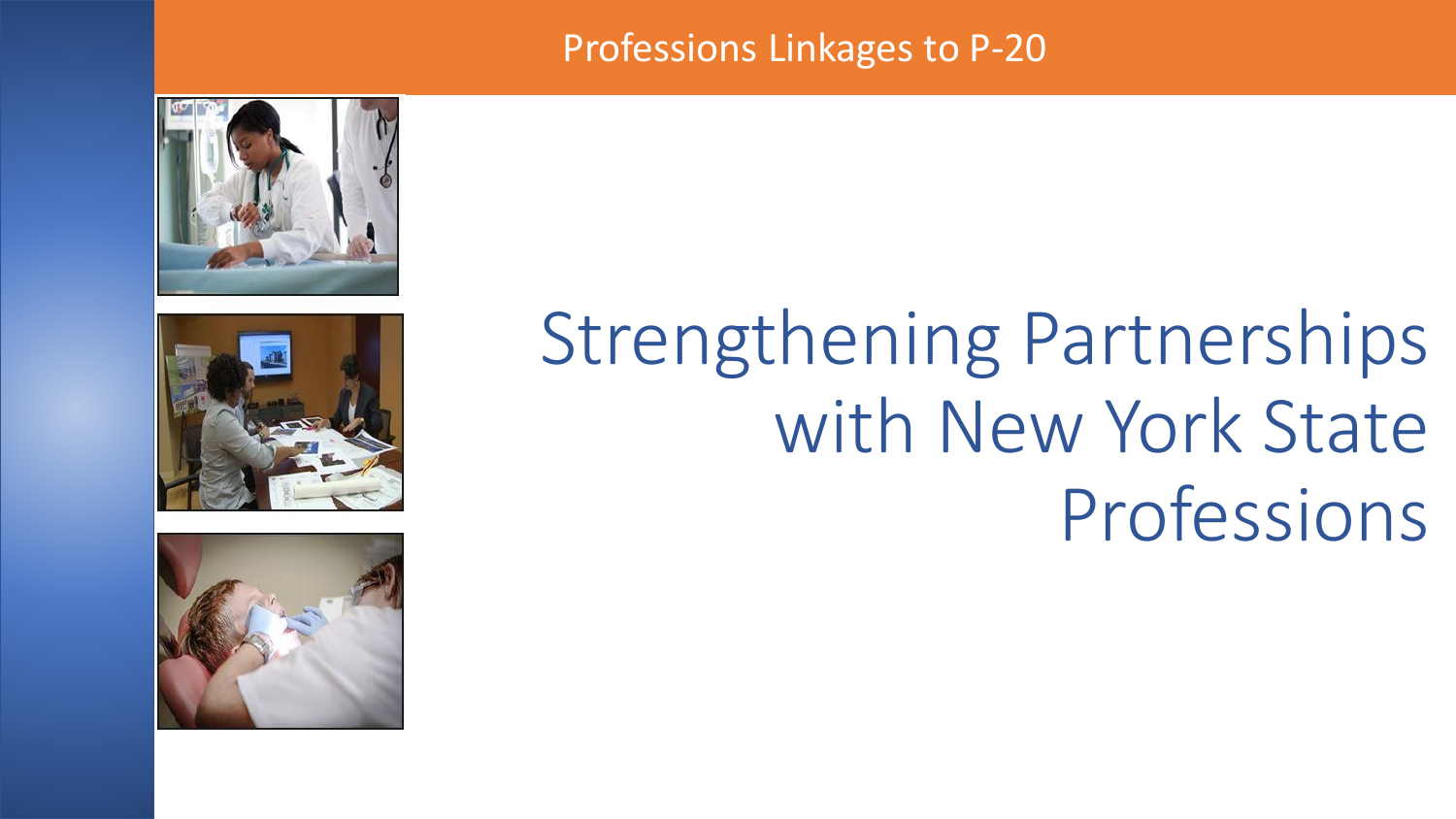

## Assessing Existing Connections

- Updating our understanding of existing outreach activities
- Many programs in the field—siloed by profession



What unique resources can the Office of the Professions bring to complement and build on these activities?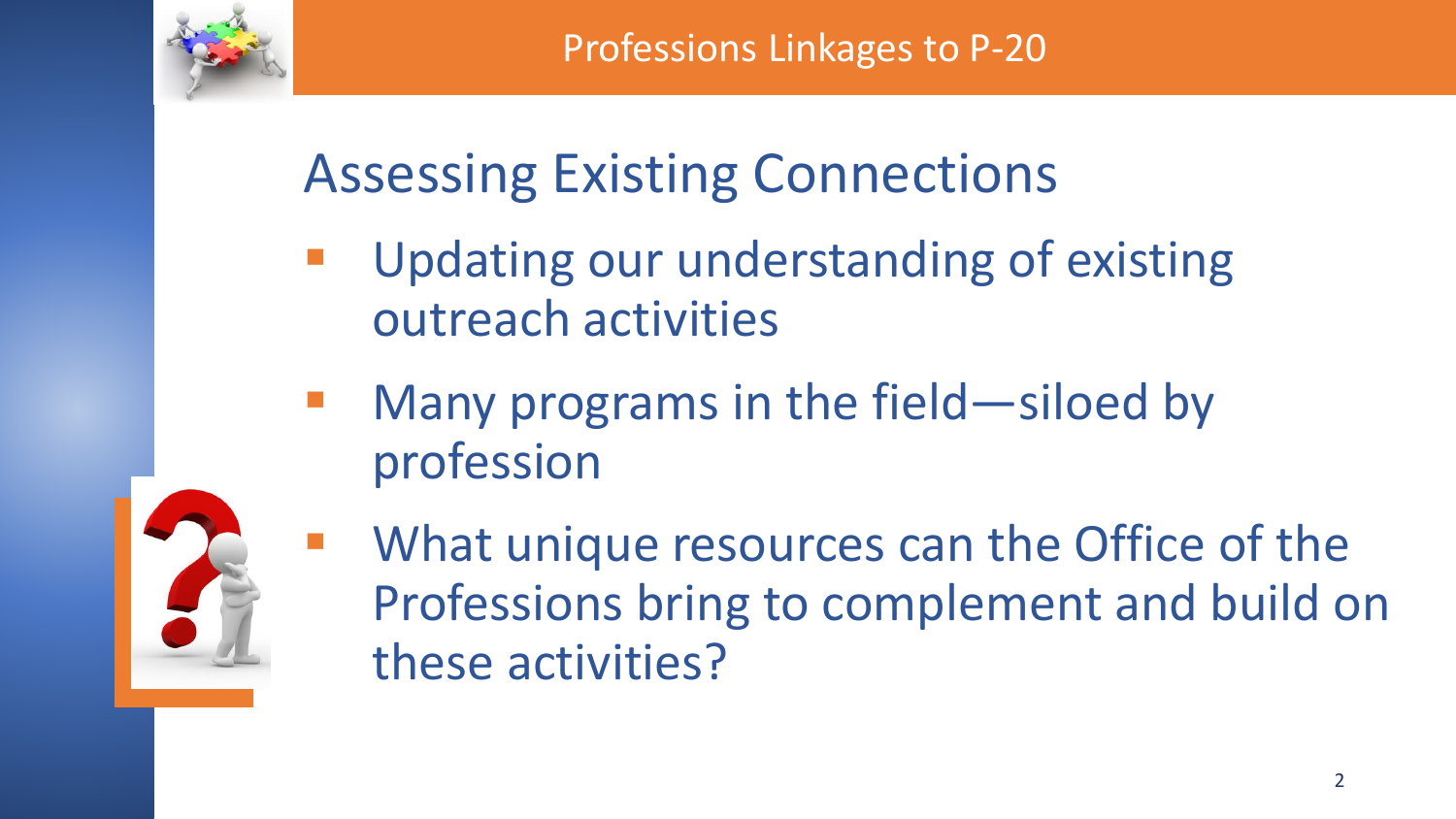

- *Answer:*
	- **State Education Department**
	- State Boards for the Professions
	- Established relationships with professional associations



• Access to more than 900,000 licensed professionals



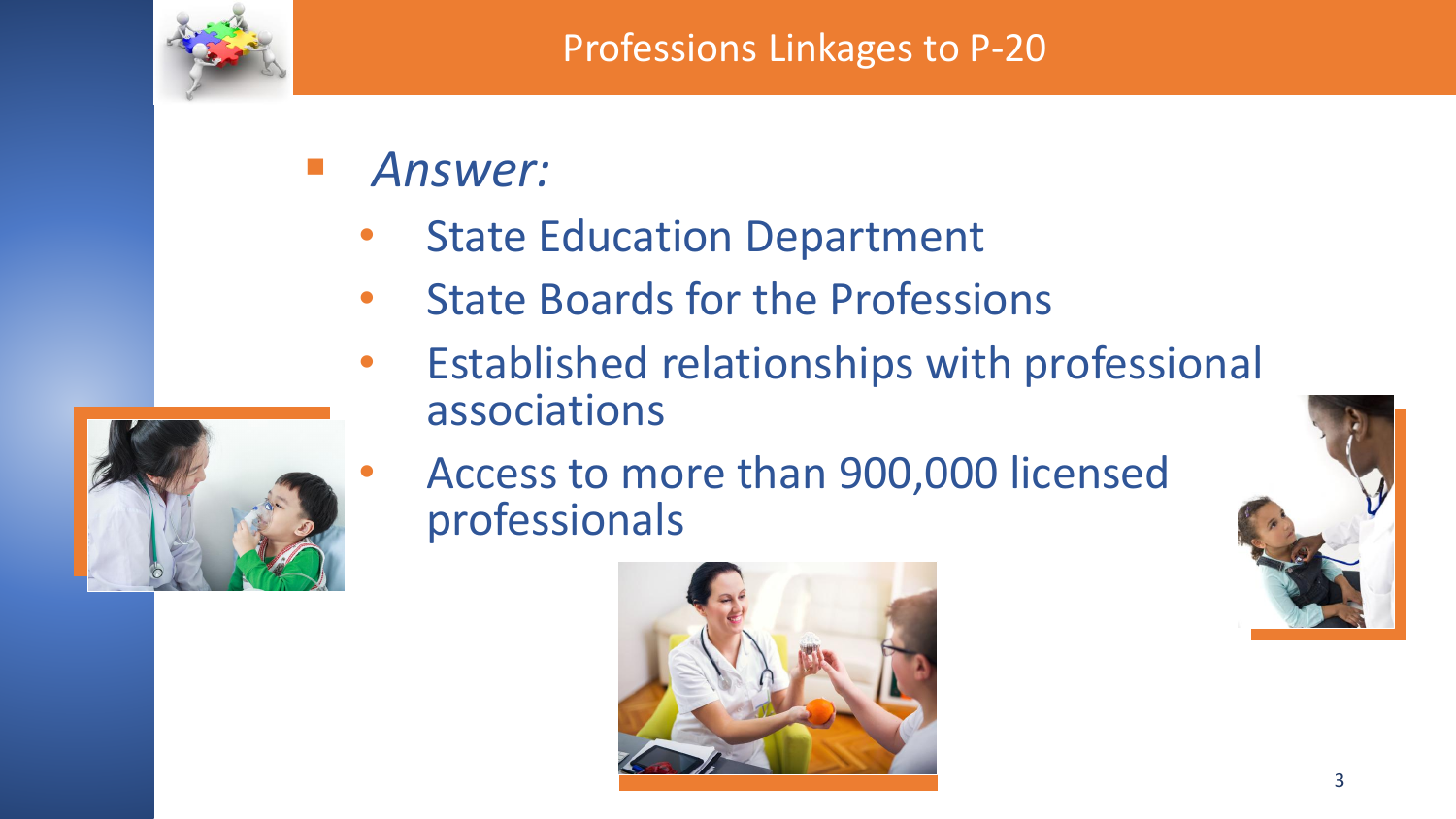

Professions Linkages to P-20

**E** Thinking broadly about P-20 connections



- Career development outreach Existing: Mentoring in Medicine
- Professional services Existing: School Vision Health

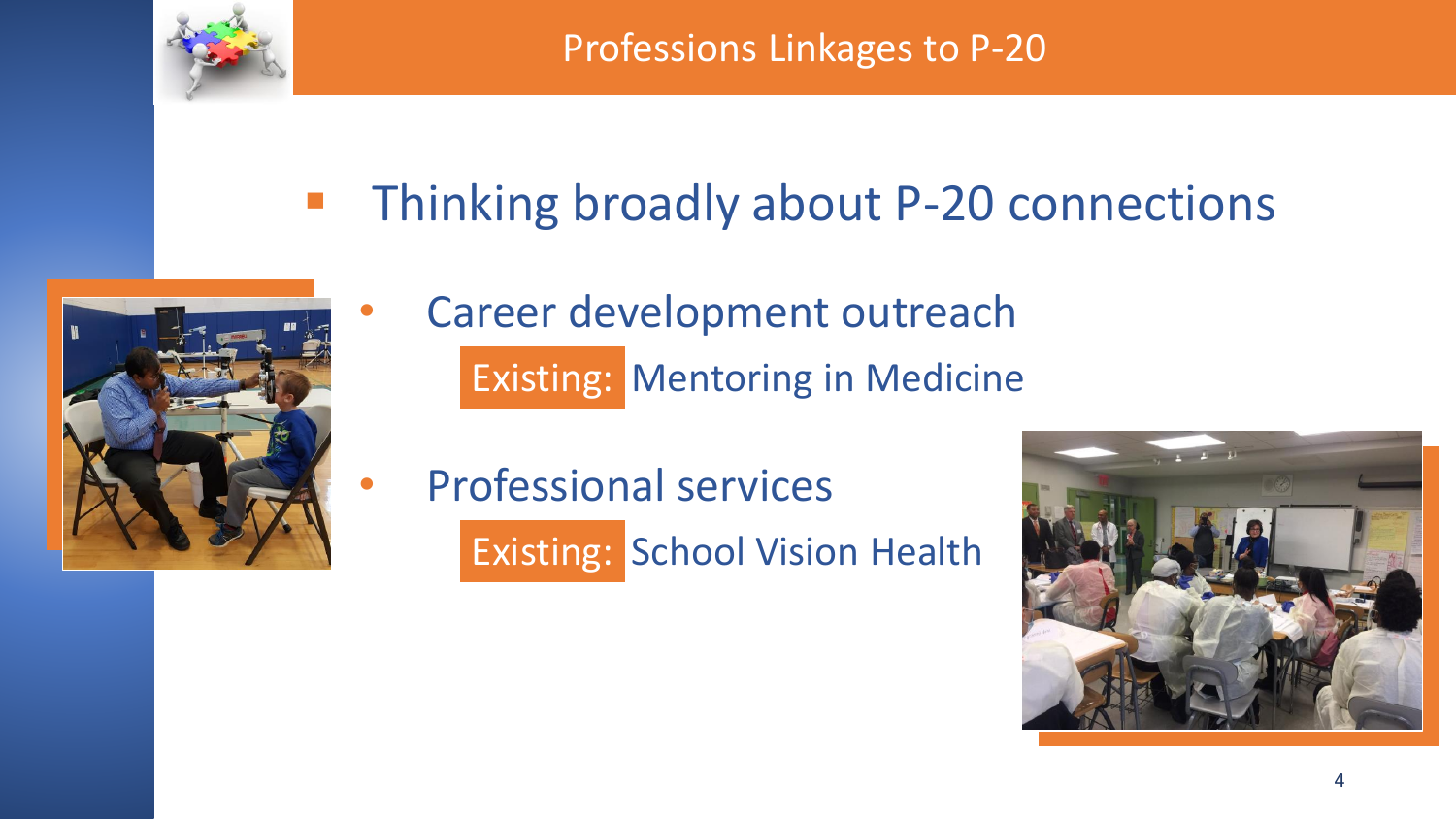

- **Benefits:** 
	- Useful services to students
	- Engage the State Boards
	- Heighten the profile of all professions



- Contribute to cross-sector initiatives with health, social service, and other organizations
	- ✓ Example: "First 1,000 Days on Medicaid"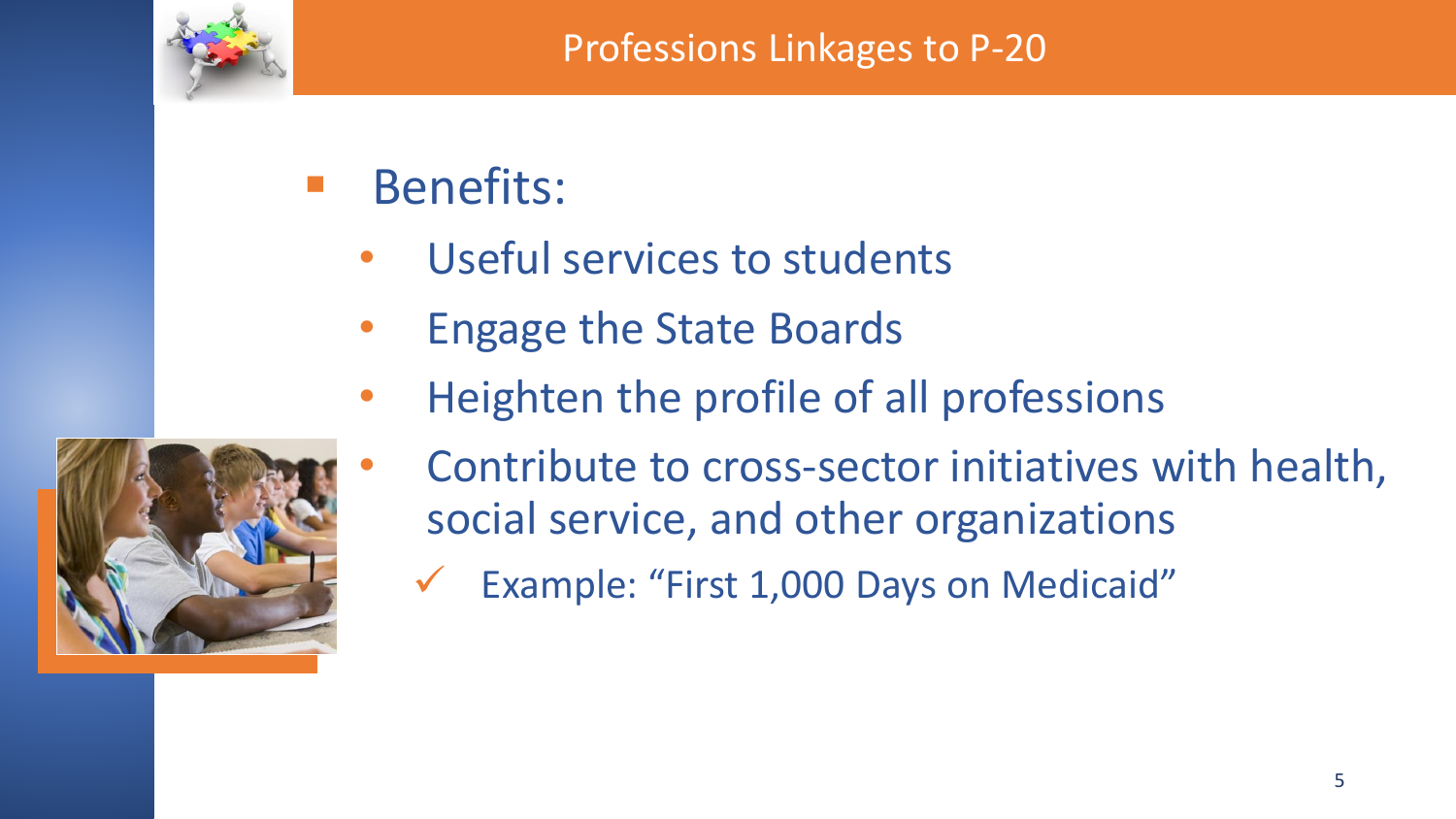

Build on longstanding efforts of individual State boards/members and other organizations

- **Future activities:** 
	- Speaker's bureau, e.g., to develop career—and career preparation—awareness
		- ✓ Engage candidates in professional preparation programs?
	- Resources for curriculum development
	- Developmental programs based on student interests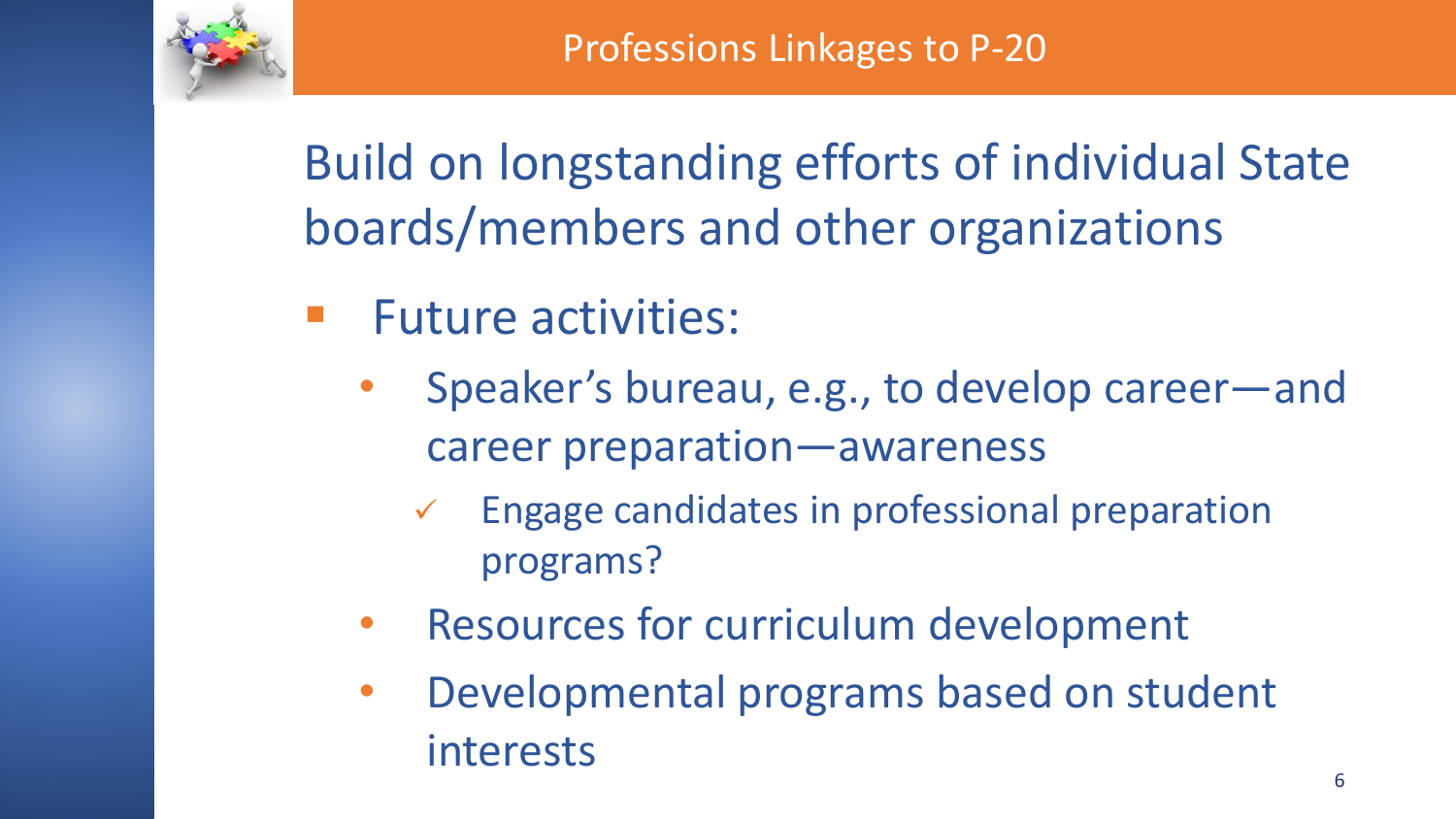

### **Examples** *continued*

- Student mentoring, job shadowing, and other "applied" experiences
- Career programs or scholarships with sponsoring organizations
- Student/career section for the OP website
- Career planning/exploration tool for use by teachers and guidance counselors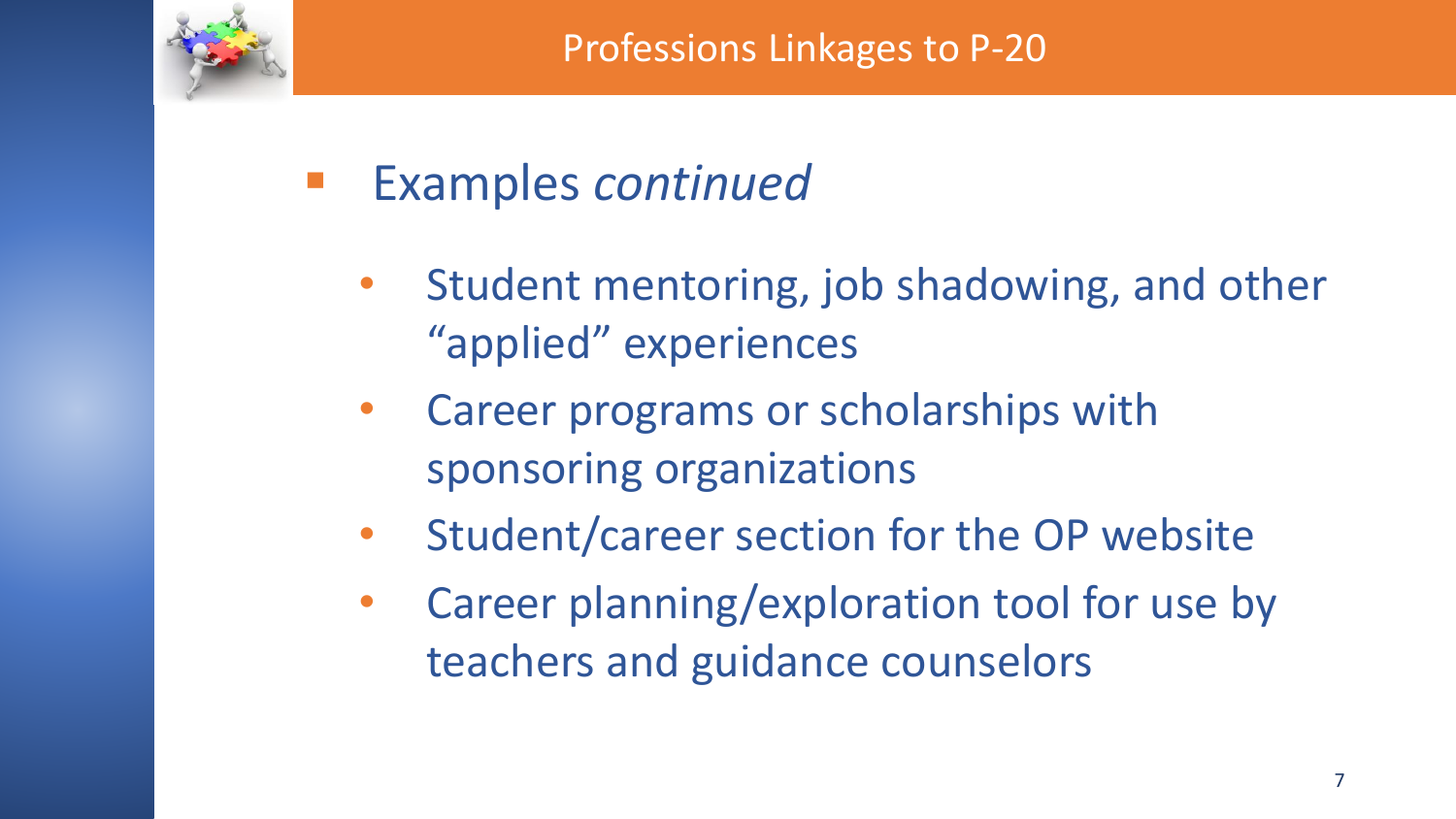

## Examples *continued*

- One-page infographic for each profession, highlighting academic and job skills, licensure requirements, and pathway(s) to the profession
	- $\checkmark$  For use by teachers, students, and guidance staff
- Brief informational videos featuring practitioners
	- ✓ Example: Clinical Laboratory Technologist